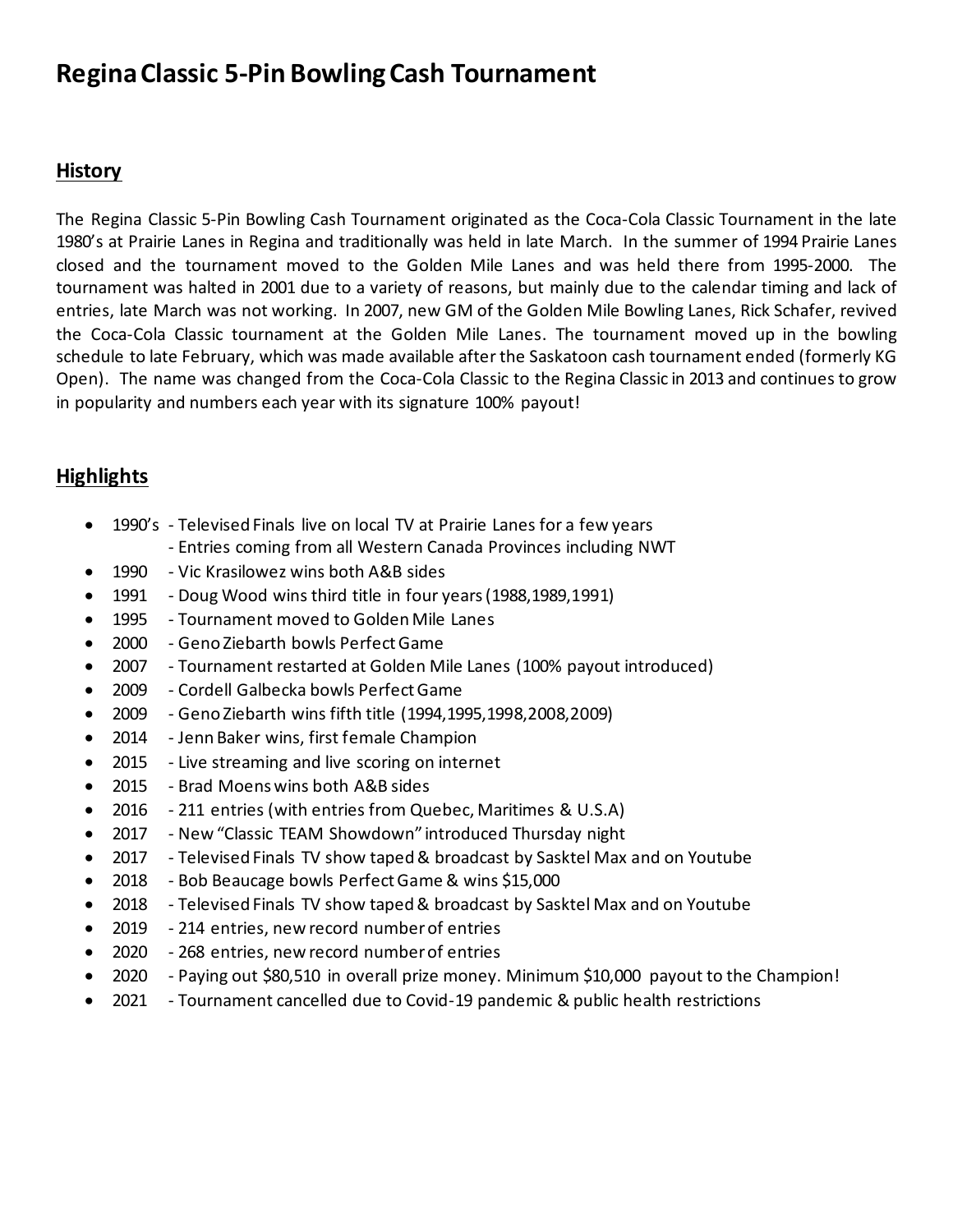| Year      | Champion                                | <b>Runner-Up</b>         | Qualifying<br>Cut | # of<br><b>Entries</b> | Location                 |
|-----------|-----------------------------------------|--------------------------|-------------------|------------------------|--------------------------|
| 1988      | Doug Wood<br>Winnipeg, MB               |                          |                   |                        | Prairie Lanes            |
| 1989      | Doug Wood<br>Winnipeg, MB               |                          |                   |                        | Prairie Lanes            |
| 1990      | <b>Vic Krasilowez</b><br>Regina, SK     | Won both A&B sides       |                   |                        | Prairie Lanes            |
| 1991      | Doug Wood<br>Winnipeg, MB               |                          |                   |                        | Prairie Lanes            |
| 1992      | <b>Lloyd Wiens</b><br>Saskatoon, SK     |                          |                   |                        | Prairie Lanes            |
| 1993      | <b>Kevin Holdsworth</b><br>Red Deer, AB |                          |                   |                        | Prairie Lanes            |
| 1994      | <b>Geno Ziebarth</b><br>Millet, AB      |                          |                   |                        | Prairie Lanes            |
| 1995      | <b>Geno Ziebarth</b><br>Millet, AB      |                          |                   |                        | <b>Golden Mile Lanes</b> |
| 1996      | <b>Andy Rogan</b><br>Winnipeg, MB       |                          |                   |                        | <b>Golden Mile Lanes</b> |
| 1997      | Don Salmond<br>Moose Jaw, SK            |                          |                   |                        | Golden Mile Lanes        |
| 1998      | <b>Geno Ziebarth</b><br>Millet, AB      |                          |                   |                        | <b>Golden Mile Lanes</b> |
| 1999      | <b>Mark Jackson</b><br>Edmonton, Ab     |                          |                   |                        | <b>Golden Mile Lanes</b> |
| 2000      | <b>Preston Karoly</b><br>Saskatoon, SK  |                          |                   |                        | <b>Golden Mile Lanes</b> |
| 2001-2006 | -no tournament                          |                          |                   |                        |                          |
| 2007      | <b>Matt Schultz</b><br>Edmonton, AB     | Doug Clark<br>Regina, SK | 2113              | 148                    | <b>Golden Mile Lanes</b> |
| 2008      | <b>Geno Ziebarth</b>                    | <b>Kevin Clark</b>       | 2088              | 162                    | Golden Mile Lanes        |